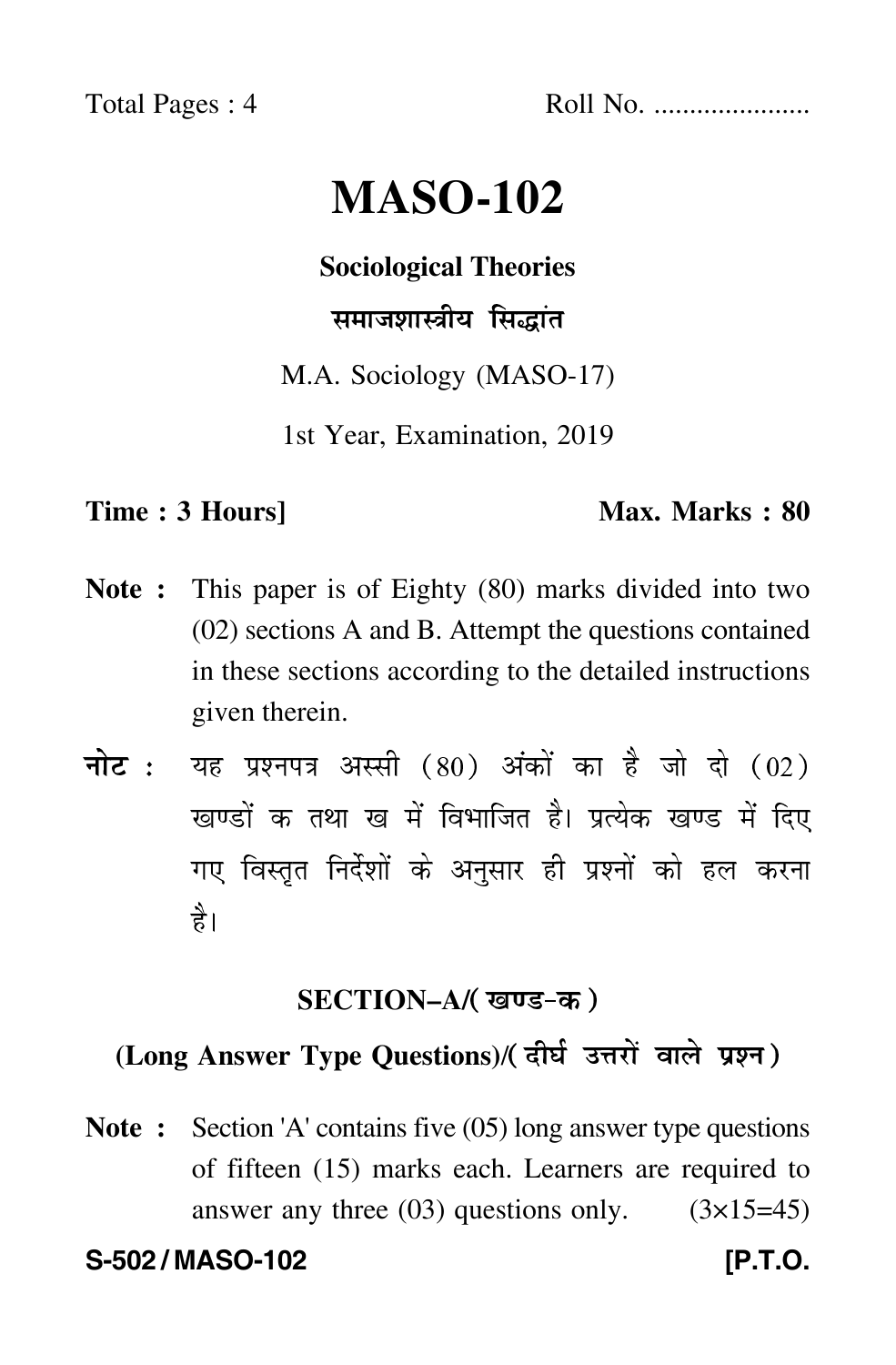- <mark>नोट</mark> : खण्ड 'क' में पाँच (05) दीर्घ उत्तरों वाले प्रश्न दिये गये हैं, प्रत्येक प्रश्न के लिए पन्द्रह (15) अंक निर्धारित हैं। शिक्षार्थियों को इनमें से केवल तीन (03) प्रश्नों के उत्तर देने हैं।
- **1.** Explain Emile Durkhiem's concept and types of sucide. इमाईल दुर्खीम के आत्म हत्या के सिद्धान्त की अवधारणा एवं प्रकारों की व्याख्या कीजिए।
- **2.** Critically evaluate Karl Marx's theory of class and class conflict. कार्ल मार्क्स के वर्ग एवं वर्ग संघर्ष के सिद्धान्त की आलोचनात्मक व्याख्या कीजिए।
- **3.** Define the characteristics and nature of sociological theory. समाजशास्त्रीय सिद्धान्त की विशेषताएँ एवं प्रकृति को परिभाषित कीजिए।
- **4.** State the development, need and importance of the perspective of symbolic interactionism. प्रतीकात्मक अन्त: क्रियावाद के परिप्रेक्ष्य के विकास, आवश्यकता तथा महत्त्व को समझाइए।
- **5.** Explain the meaning and significance of psitivistic view point as propounded by August Comte.

अगस्त कोंट द्वारा प्रतिपादित प्रत्यक्षवादी दृष्टिकोण का अर्थ एवं महत्त्व समझाइए।

**S-502 / MASO-102 [ 2 ]**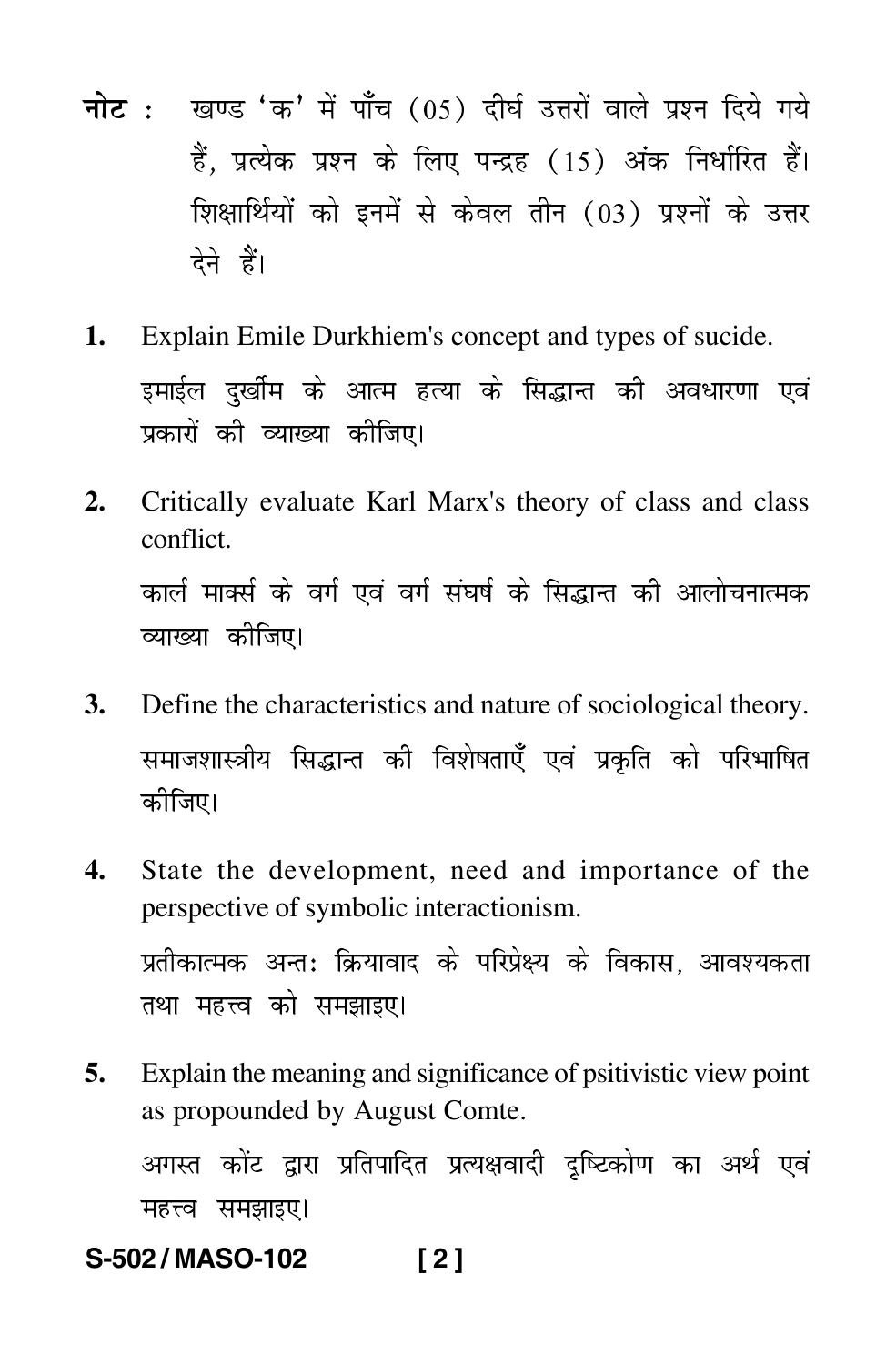#### **SECTION–B/**

### (Short Answer Type Questions)/(लघु उत्तरों वाले प्रश्न)

**Note :** Section 'B' contains eight (08) short answer type questions of seven (07) marks each. Learners are required to answer any five (05) questions only.

 $(5 \times 7 = 35)$ 

- <mark>नोट</mark> : खण्ड 'ख' में आठ (08) लघु उत्तरों वाले प्रश्न दिये गये हैं, प्रत्येक प्रश्न के लिए सात (07) अंक निर्धारित हैं। शिक्षार्थियों को इनमें से केवल पाँच (05) प्रश्नों के उत्तर देने हैं।
- **1.** Characteristic of social facts. सामाजिक तथ्यों की विशेषताएँ।
- **2.** Meaning of Alienation. अलगाव का अर्थ।
- **3.** Explain the sociological significance of social structure. सामाजिक संरचना के समाजशास्त्रीय महत्त्व की व्याख्या कीजिए।
- **4.** Elements of social system. सामाजिक व्यवस्था के तत्त्व।
- **5.** Characteristics of function. प्रकार्य की विशेषताएँ।